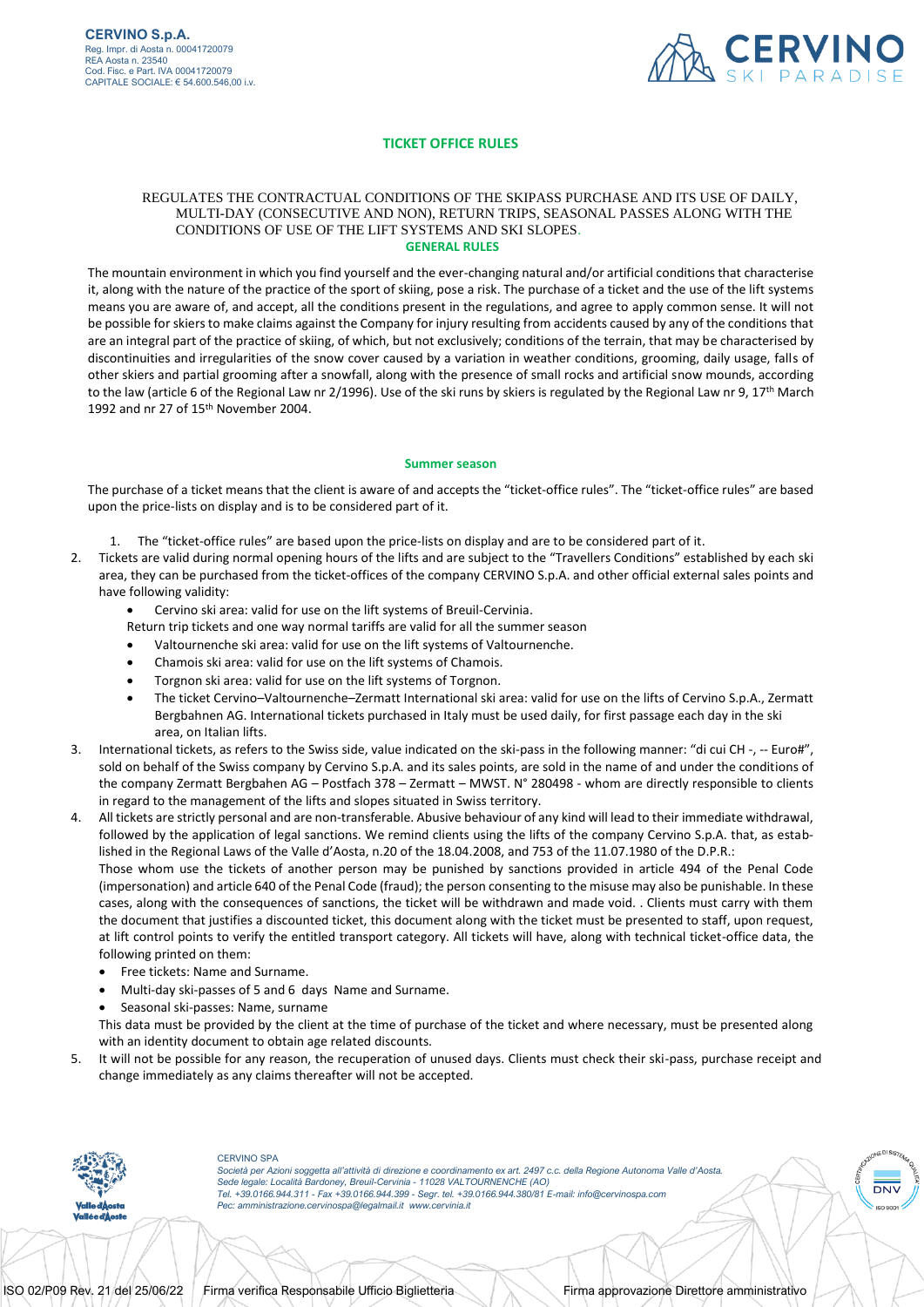

- 6. For loss of a ski-pass (multi-day consecutive and non-consecutive, seasonal) the following rules apply: a duplicate will be issued if the number of the original ski-pass purchased is traceable by receipt the cost of the electronic card ( € 2.00) need to be repaid along with 10% of the lost ticket's value up to the sum of € 50,00, required for administrative expenses. This amount will not be refundable even if the original ski-pass is found.
	- 7.Multi-day non-consecutive (days at choice) ski-passes valid on the lifts of Breuil-Cervinia Valtournenche and for the international ski area, valid on the lifts of Breuil-Cervinia Valtournenche Zermatt do not provide a free ski-pass for the categories Baby, Over 80 or for groups. Access to a lift will deduct a valid day from this ski-pass.
	- 8. Tariffs for Baby, Baby NA, Junior, Senior, Teen and Over 80, and MTB from 1 day ski-passes and trunk-line tickets,
		- a) BABY: children born after the 31/10/2014 will receive where applicable, a free and strictly personal ticket that is nontransferable and will not be replaced if lost. The ticket will be issued for the same duration and period as that of the ticket purchased at the same time by an accompanying adult, the child must be present at the moment of purchase and have an identity document proving age.
		- b) BABY NA: children born after the 31/10/2014 not accompanied by an adult will be granted a 50% discount on the normal tariff, upon presentation of a document with proof of age and the person entitled to the reduction upon purchase.
		- c) JUNIOR: children born after the 31/10/2006 will be granted the reduced tariff upon presentation of a document with proof of age and the person entitled to the reduction present upon purchase.
		- d) TEEN: children born after the 31/10/2004 will be granted the reduced tariff upon presentation of a document with proof of age and the person entitled to reduction present upon purchase.
		- e) SENIOR: adults born before 01/05/1958 will be granted the reduced tariff upon presentation of a document with proof of age and the person entitled to the reduction present upon purchase.
		- f) OVER 80: adults born before 01/11/1942 will receive a free and strictly personal ticket that is non-transferrable and will not be replaced if lost. The adult must be present upon purchase and have an identity document proving age.
		- g) Mountain bike ticket: children born after 01/06/2008: reduced tariff for Mountain bike tickets upon presentation of an identity document and the presence of the child
	- 9. It is necessary to be in possession of a skiers skipass to access to the Snowpark on the glacier. Offenders will be fined €50,00.
	- 10. Statutory declaration certification of birth date cannot be accepted for discounts of which it will always be necessary to present an identity document (art.2 D.P.R. n. 445/2000).
	- 11. Insurance cover: the daily, multi-day and seasonal ski-passes of the pools indicated in article n.3 can be purchased with insurance when requested at the moment of issue, it will not be possible to purchase insurance after the ski-pass has been issued. Purchase of insurance means the client is aware of and accepts the insurance policy conditions, available to clients at the ticket office of Cervino S.p.A. The first aid ski patrol service for skiers in Cervinia and in the ski area in Aosta Valley will be subject to a charge of € 200.00 to cover part of the expenses. Check that your insurance policy also covers the cost, or you may purchase the insurance at the ticket offices in resorts at a cost of € 3.00 per day the insurance company will extinguish the payment directly. In case of injury on the swiss slopes the rescue is on payment
	- 12. The Skipass will be issued on a Key Card (electronic card) at a cost of € 2.00.
	- 13. Seasonal passes are strictly personal and must not be used by third parties under any circumstances. Upon request of staff and authorities, clients will be required to present their skipass and permit identification. These types of skipasses cannot be used on the training slopes in Swiss territory for which it will be necessary to be in possession of a special daily pass (piste) that is non-transferrable
	- 14. Disabled people with a certificate attesting a 70% handicap will be granted a 50% reduction for Italian or international tickets along with a person accompanying them.
	- 15. The opening and closing periods of the ski season are decided at the unquestionable discretion of the company Cervino S.p.A. based on a number of factors, of which but not exclusively; weather conditions, snow cover, state of the ski runs and safety. Publication of the opening and closing dates for each ski season are indicative and does not constitute a binding commitment for opening or remaining open.

The ski season operations may be suspended at any time, temporarily or definitively, at the unquestionable discretion of the company Cervino S.p.A based on the weather conditions, the snow cover, state of the ski runs or for safety reasons or for reasonable grounds.

Ski season operations may also be suspended at any time, temporarily or definitively, for unpredictable circumstances, for example, electrical blackout, strikes, including company employee strikes, fires, earthquakes, war, terroristic attacks, epidemics, closure by authorities, and for general circumstances beyond the control of the company Cervino S.p.A.

In the case of temporary or definitive suspension of the ski season operations due to one of the reason indicated in the present point, the client is not entitled to a refund or compensation, except where provided by the law.



## CERVINO SPA

*Società per Azioni soggetta all'attività di direzione e coordinamento ex art. 2497 c.c. della Regione Autonoma Valle d'Aosta. Sede legale: Località Bardoney, Breuil-Cervinia - 11028 VALTOURNENCHE (AO) Tel. +39.0166.944.311 - Fax +39.0166.944.399 - Segr. tel. +39.0166.944.380/81 E-mail: info@cervinospa.com Pec[: amministrazione.cervinospa@legalmail.it](mailto:amministrazione.cervinospa@legalmail.it) [www.cervinia.it](http://www.cervinia.it/)*



**DNV**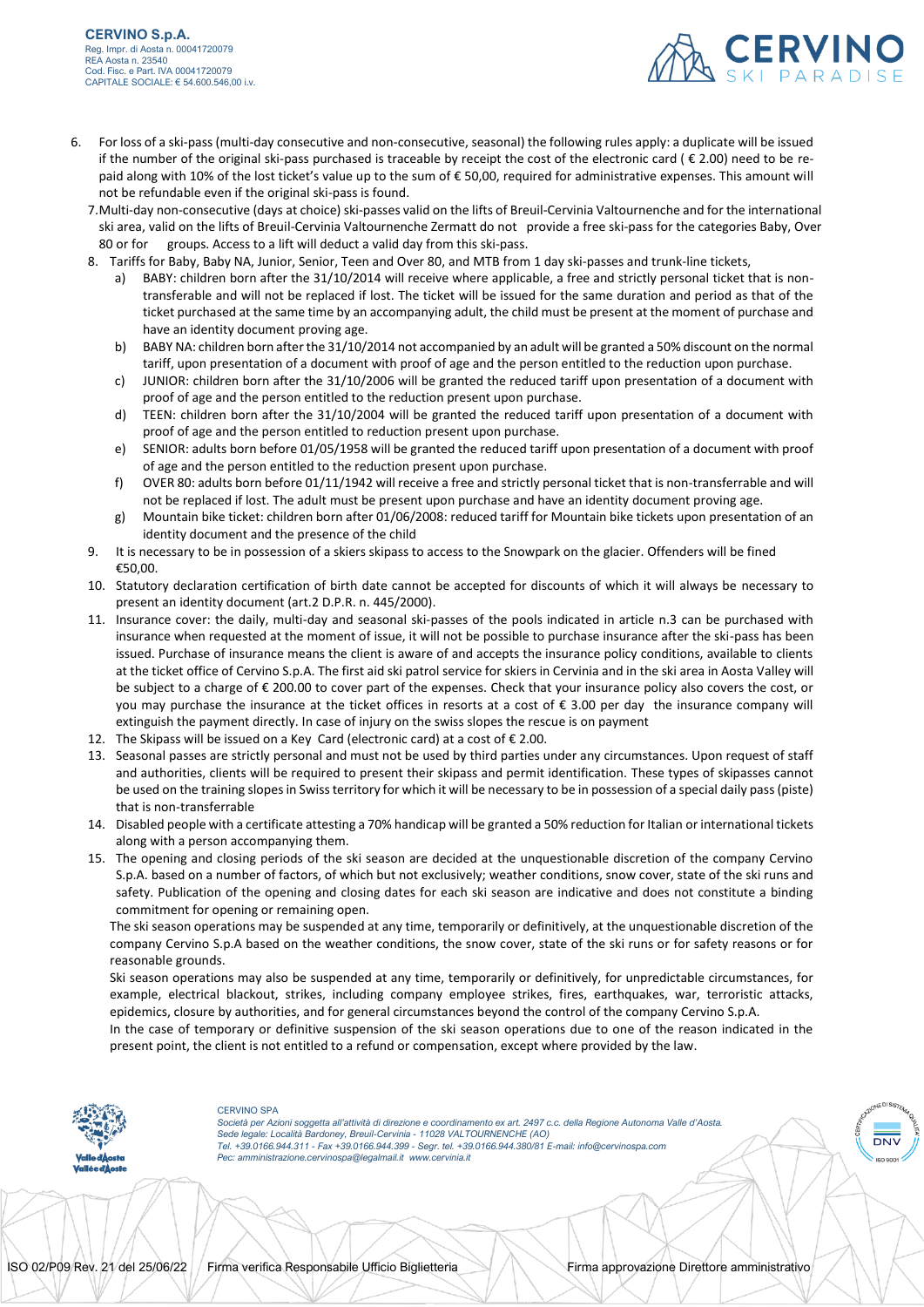

 In particular, where seasonal and annual passes are concerned, the client takes into account that the purchase of this type of pass implies that the client accepts the risk that the ski season length may be inferior to expectations and the risk is compensated by the advantages applied to the use of the lifts at flat rate. Upon request of the client, in the case of total closure of the lift systems due to bad weather conditions, a non-transferrable voucher (without insurance cover) valid for the days of closure, will be issued. The voucher can be used within the year (summer 2022 – winter 2022-23 – valid only on Italian side – and summer 2023).

- 16. The opening hours of the lift systems is established by the company Cervino S.p.A. and made public via signs in the ticket office and at the lift systems stations. The timetables may be subject to change at any time.
- 17. The company Cervino S.p.A. reserves the right to decide, at its unquestionable discretion, the opening and closing times and periods of the lifts and slopes. The ski-pass prices are established and the opening and closing of the lifts and slopes do not have influence on the ticket price. The number and type of lift and the number of ski runs open every day will be established by the company Cervino S.p.A. and published on information boards at the ticket office, lift systems stations and via the website of the company.

The number and type of lifts and the number of ski runs open every day are subject to change at any time, without warning, for technical reasons, service obligations, safety reasons, weather conditions or for circumstances beyond control (for example electrical blackout, strike including company employee strikes, order of authorities) and for general circumstances beyond the control of the company Cervino S.p.A.

The company Cervino S.p.A. reserves the right in the case of sporting events to close to the public or reserve for athletes and technical staff use only, certain lifts, ski runs, areas and buildings necessary to carry out the events, for a reasonable time necessary. The company also reserves the right to reserve ski runs for training purposes (ski clubs).

In these cases illustrated in the present point, as for queues at lift stations for any reason, no refund or compensation, not even partial, will be granted.

- 18. Prices may be subject to variation dependant on fiscal changes or exchange rates. The price of International ski-passes may be subject to variation depending on the Euro/Swiss Francs exchange rates.
- 19. The company reserves the right to amend tariffs and conditions at any time during the season.
- 20. Please Note D. Lgs. 196/03: The Privacy Legislation is available from the ticket office and on the sit[e www.cervinia.it](http://www.cervinia.it/) where you will find up to date information and list of responsibilities.
- 21. In the case a client forgets their seasonal pass, a daily ski pass will be issued at a charge of € 10.00.
- 22. In the case of extended itineraries, it is the client's responsibility to check timetables to catch lifts in time to return. The company will not be held responsible if the client cannot return due to their own tardiness. **Pay attention in particular to the last return trip from Zermatt for Breuil-Cervinia and from Breuil-Cervinia to Zermatt; these times are posted at both the Italian and Swiss lift stations. In the case that the client is late, they accept the possibility that their return may be via other means of transport, or they may have to stay in the local area. The lift systems company will not refund skipasses or expenses incurred.**
- 23. To reach Plateau Rosà and Swiss territory, clients must be in possession of an identity document valid for foreign travel. The ski patrol and rescue services are charged services.
- 24. The company Cervino S.p.A. denies any responsibility for damage caused due to improper use of the lift systems or due to improper behaviour of the client whilst using the facilities such as lifts and ski runs and related areas (as an example but not exclusively; speed and behaviour not adapt to one's capacity, conditions of the terrain, snow cover, weather and number of people on the ski runs, non-compliance to the signposts where present, use of closed or off-pist runs).
- 25. If Covid-19 cases are on the rise in the Covid-19 pandemic emergency, and restrictions are placed on the use of the lift systems, clients will be informed (via cervinia.it, or at the ticket office) and it will be necessary to comply with the protocols for use of the lift systems; Cervino SpA will enforce laws provided.



CERVINO SPA *Società per Azioni soggetta all'attività di direzione e coordinamento ex art. 2497 c.c. della Regione Autonoma Valle d'Aosta. Sede legale: Località Bardoney, Breuil-Cervinia - 11028 VALTOURNENCHE (AO) Tel. +39.0166.944.311 - Fax +39.0166.944.399 - Segr. tel. +39.0166.944.380/81 E-mail: info@cervinospa.com Pec[: amministrazione.cervinospa@legalmail.it](mailto:amministrazione.cervinospa@legalmail.it) [www.cervinia.it](http://www.cervinia.it/)*

**DNV**